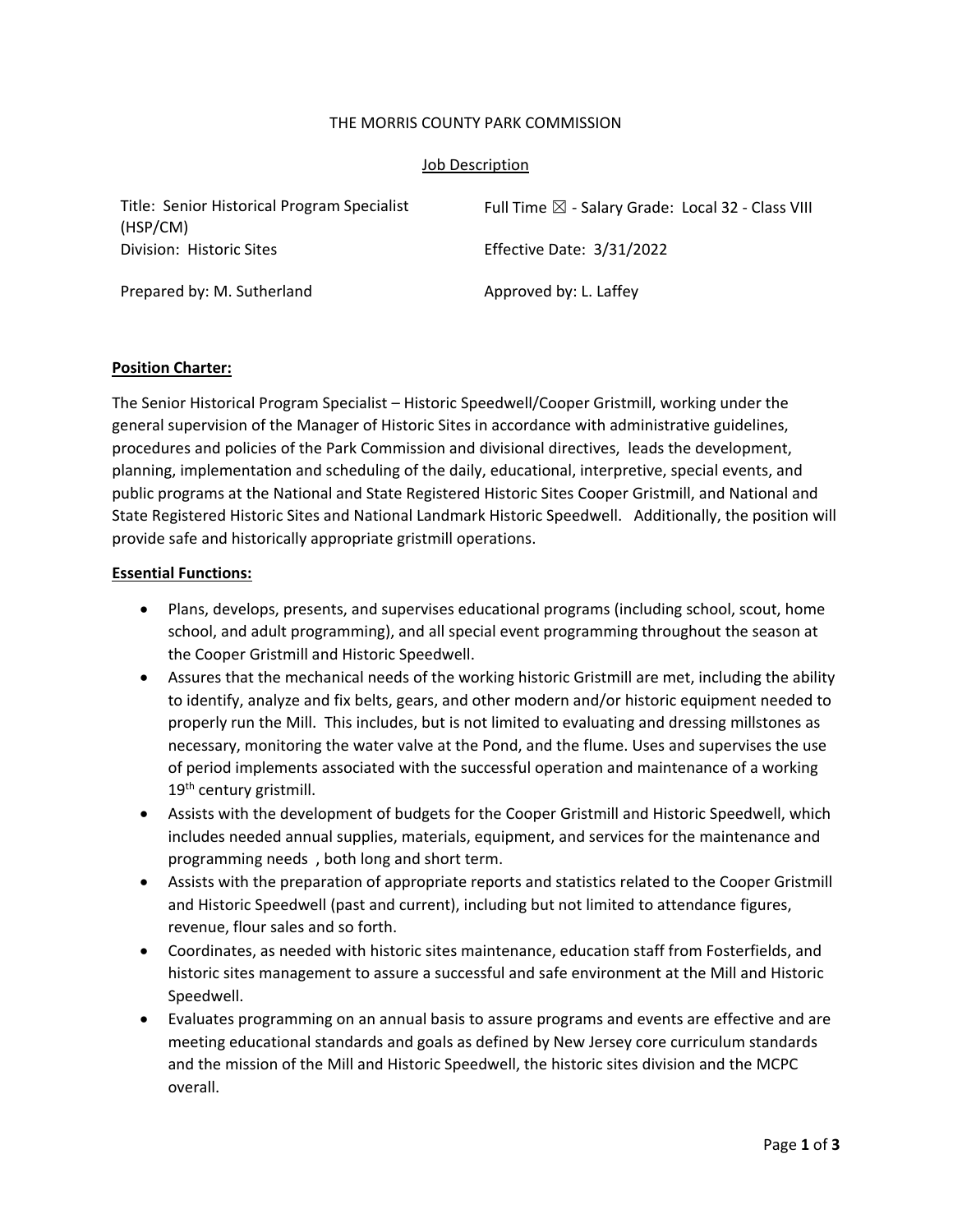- Supervises assigned subordinate personnel and volunteers, and prepares, maintains, distributes and submits work schedules, manages staff time reporting functions, and performance documentation on a timely basis and performs other required supervisor responsibilities as assigned.
- Works with the Manager of Historic Sites on the proper marketing, promotion and publicity for the Mill and Historic Speedwell
- Able to operate Park Commission motor vehicles to transport personnel, materials, and equipment on Commission property and public roadways.
- Works overtime as necessary to meet the needs of the Park Commission.
- These functions may be performed in one park or several parks.
- Wears suitable period costuming when at the Cooper Gristmill when it is open to the public, and at Historic Speedwell when appropriate. to be provided by the Park Commission.

# **Other Functions:**

- Ensures compliance with P.E.O.S.H.A. requirements within the Historic Sites area by reporting compliance issues to the Manager of Historic Sites for communication with the Safety and Compliance Coordinator and the initiation of corrective measures where appropriate; the Miller/Historical Program Specialist will cooperate in the efforts to resolve the issues.
- Ensures compliance with Right‐to‐Know requirements within the Historic Sites unit.
- Ensures that the Park Commission policies and procedures regarding public access are followed.
- Answers inquiries by email, letter and/or telephone and makes appropriate referrals.
- Promotes cooperation and teamwork among the Unit staff and among other Park Commission Divisions.
- Assists in the preparation of the Park Commission Fee Schedule and budgets and monitors the expenditures of the approved operating budget to ensure that expenditures are within approved funding.
- Attends and participates in meetings of the Park Commission and Friends of Fosterfields/Cooper Gristmill as required
- Disciplines staff as required.
- Supervises and performs other assignments and projects as directed by the Manager of Historic Sites.

# **Qualifications:**

- Graduate of a college of recognized standing with a major program of study in history, museum studies, or a related field.
- A minimum of 2‐3 years working in a mill, or alongside a trained miller, with the ability to fix, troubleshoot and operate a working gristmill.
- A minimum of 3 years of experience developing and implementing educational programming and events in a historic setting.
- Ability to work a flexible schedule, including holidays, evenings, and weekends.
- Ability to use a computer, and understand the basics of email and Microsoft applications.
- Ability to lift 50 lbs.